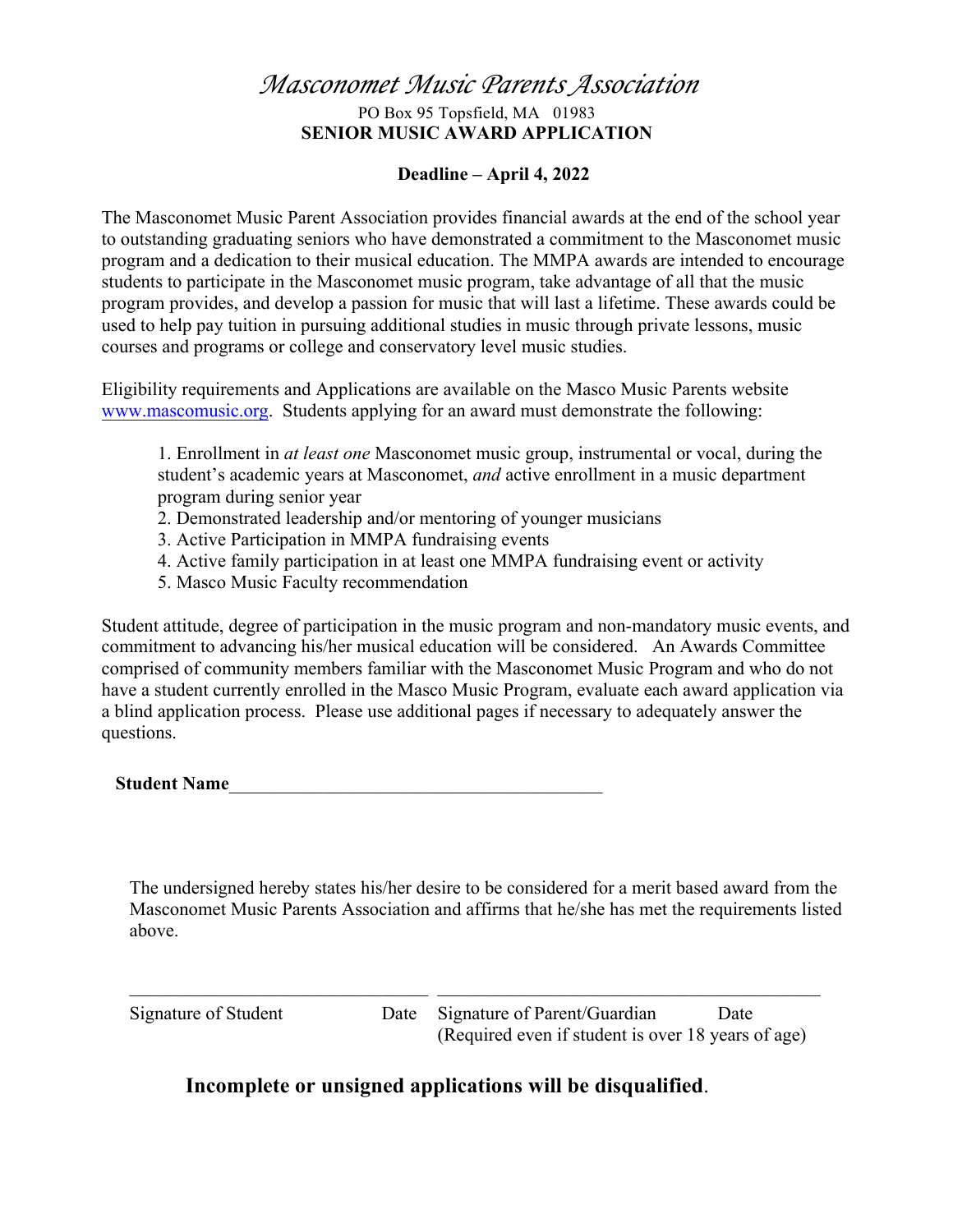# Masconomet Music Parents Association **SENIOR MUSIC AWARD APPLICATION**

Do you take private voice or instrumental lessons? (specify which instrument)

| Name of private music instructor, if any:                                    |
|------------------------------------------------------------------------------|
| How long have you been taking private lessons (if applicable)                |
| How does the individual lesson benefit you and the Masconomet Music Program? |
|                                                                              |
|                                                                              |
|                                                                              |

List the Masco music groups/classes/ensembles that you participated in while in grades 9-12 (Concert band, singers, musical productions, jazz band, percussion ensemble etc.)

| Group | Grade(s)                                                                                                                                                                                                                             | Group | Grade(s)                                                                                                               |
|-------|--------------------------------------------------------------------------------------------------------------------------------------------------------------------------------------------------------------------------------------|-------|------------------------------------------------------------------------------------------------------------------------|
|       |                                                                                                                                                                                                                                      |       |                                                                                                                        |
|       |                                                                                                                                                                                                                                      |       |                                                                                                                        |
|       |                                                                                                                                                                                                                                      |       |                                                                                                                        |
|       |                                                                                                                                                                                                                                      |       |                                                                                                                        |
|       |                                                                                                                                                                                                                                      |       | <u> 1989 - Johann John Harry Harry Harry Harry Harry Harry Harry Harry Harry Harry Harry Harry Harry Harry Harry H</u> |
|       |                                                                                                                                                                                                                                      |       |                                                                                                                        |
|       |                                                                                                                                                                                                                                      |       |                                                                                                                        |
|       |                                                                                                                                                                                                                                      |       | Have you performed as a soloist in any musical performance this year?                                                  |
|       |                                                                                                                                                                                                                                      |       | Have you ever auditioned for Districts or All State groups ? Were you accepted?                                        |
|       | If so, when <u>the same set of the same set of the same set of the same set of the same set of the same set of the same set of the same set of the same set of the same set of the same set of the same set of the same set of t</u> |       |                                                                                                                        |
|       |                                                                                                                                                                                                                                      |       |                                                                                                                        |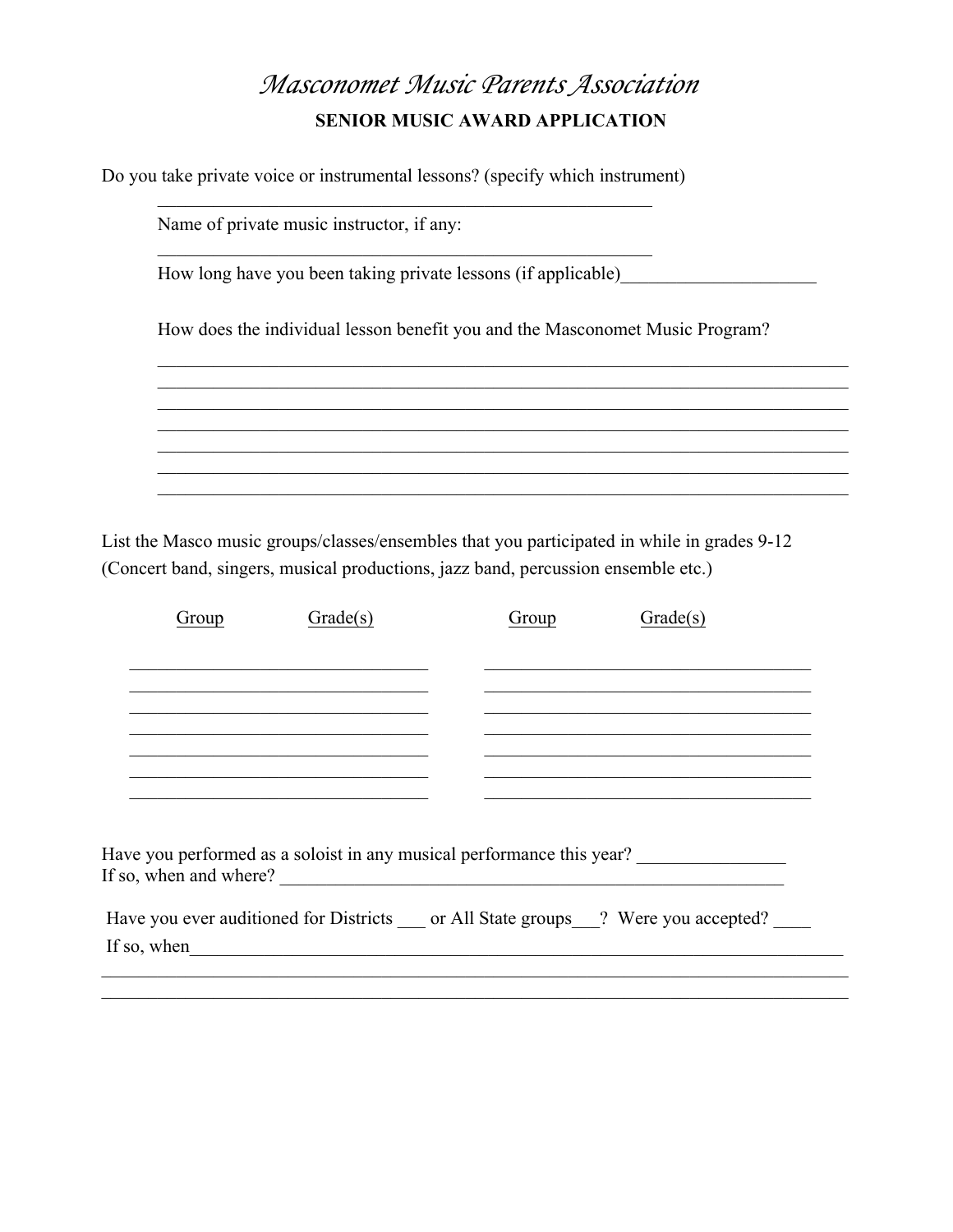Please state your leadership roles in music (at Masconomet or elsewhere), community performances, or any other relevant music participation during your years at Masconomet High School.

| Grade                         | <b>Activity</b>                                             | <b>Extent of your involvement</b><br>(Please be specific)                                        |
|-------------------------------|-------------------------------------------------------------|--------------------------------------------------------------------------------------------------|
|                               |                                                             |                                                                                                  |
| <b>Post-Masconomet Plans:</b> |                                                             |                                                                                                  |
|                               | Do you plan to attend college: ______                       |                                                                                                  |
|                               | Colleges accepted at:                                       |                                                                                                  |
|                               | Probable choice of major:                                   |                                                                                                  |
|                               | Do you plan to participate in music at college?             |                                                                                                  |
| If so, how?                   |                                                             |                                                                                                  |
| experience?                   |                                                             | If you are not planning to attend college next year, do you plan to continue with your music     |
| Masconomet?                   |                                                             | What other musical organizations/experiences have you participated in outside of                 |
|                               |                                                             |                                                                                                  |
|                               | capacity you volunteered. Use a separate sheet if necessary | Please list the Masco Music Parents Association fundraisers you have participated in and in what |
| Grade<br>$9 - 12$             | Activity                                                    | <b>Extent of your involvement</b><br>(Please be specific)                                        |
|                               |                                                             |                                                                                                  |
|                               |                                                             |                                                                                                  |
|                               |                                                             |                                                                                                  |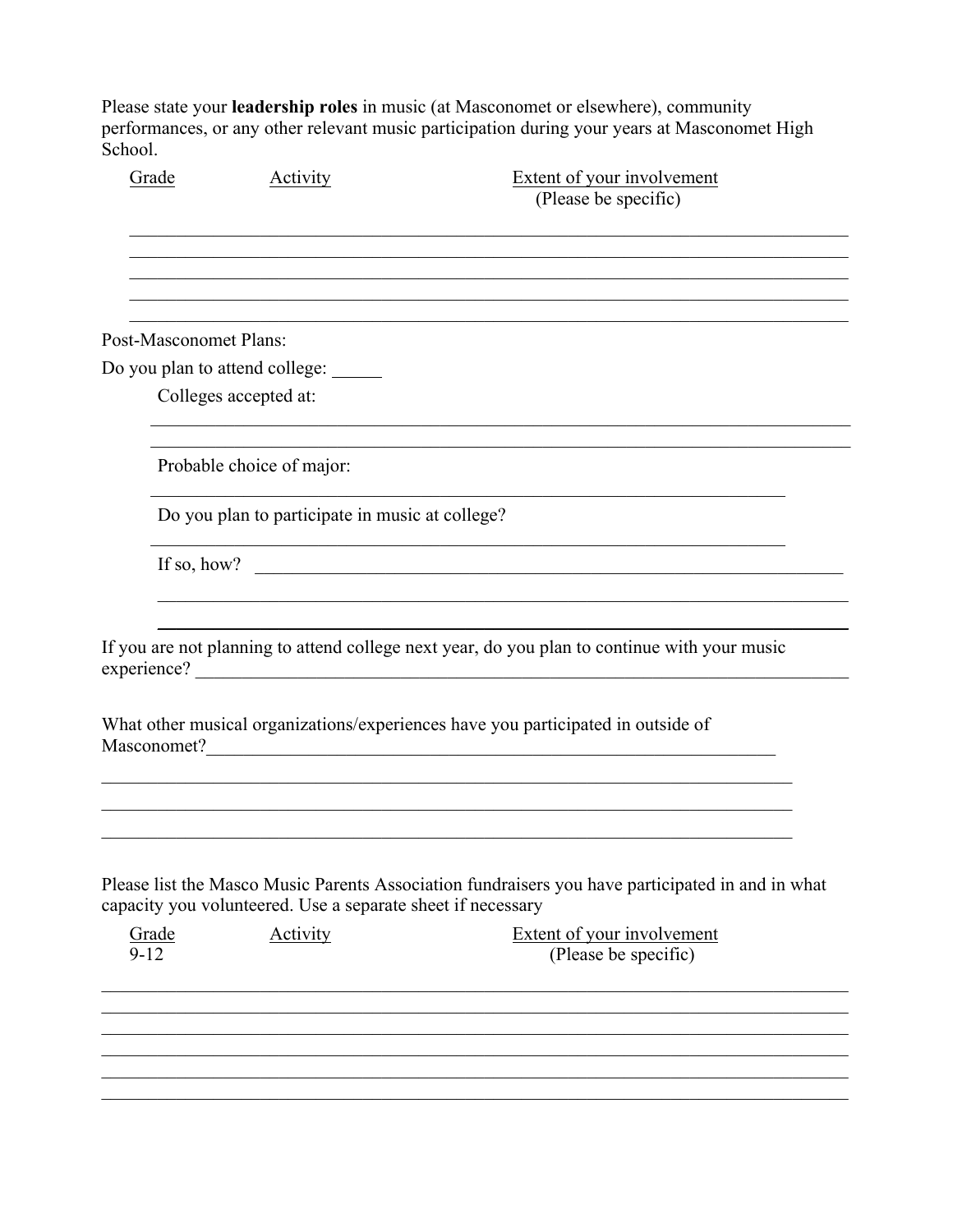# **Please attach a separate response describing each of the following:**

1. How has **your** participation benefited the Masconomet Music Program ?

2. What aspect of the Masconomet Music Program has been most beneficial to you and how has it prepared you for the future?

Next Step:

Please have your parent or guardian complete the Parent/Guardian Page.

Inform your music teacher that you have applied for an award. He will submit the Teacher Evaluation Page to the MMPA directly. The Teacher Evaluation Page will not be returned to you.

Your complete Application Package includes:

- 1. Completed and Signed Application
- 2. Completed and Signed Parent/Guardian Page

## **The Application Package must be mailed to:**

**Masco Music Parents Association Award Application PO Box 95 Topsfield, MA 01983**

# **Application packages MUST be postmarked by April 4, 2022 to be considered. Applications postmarked after April 4, 2022 will be disqualified.**

**Do not drop off Application Packages at Masconomet.**